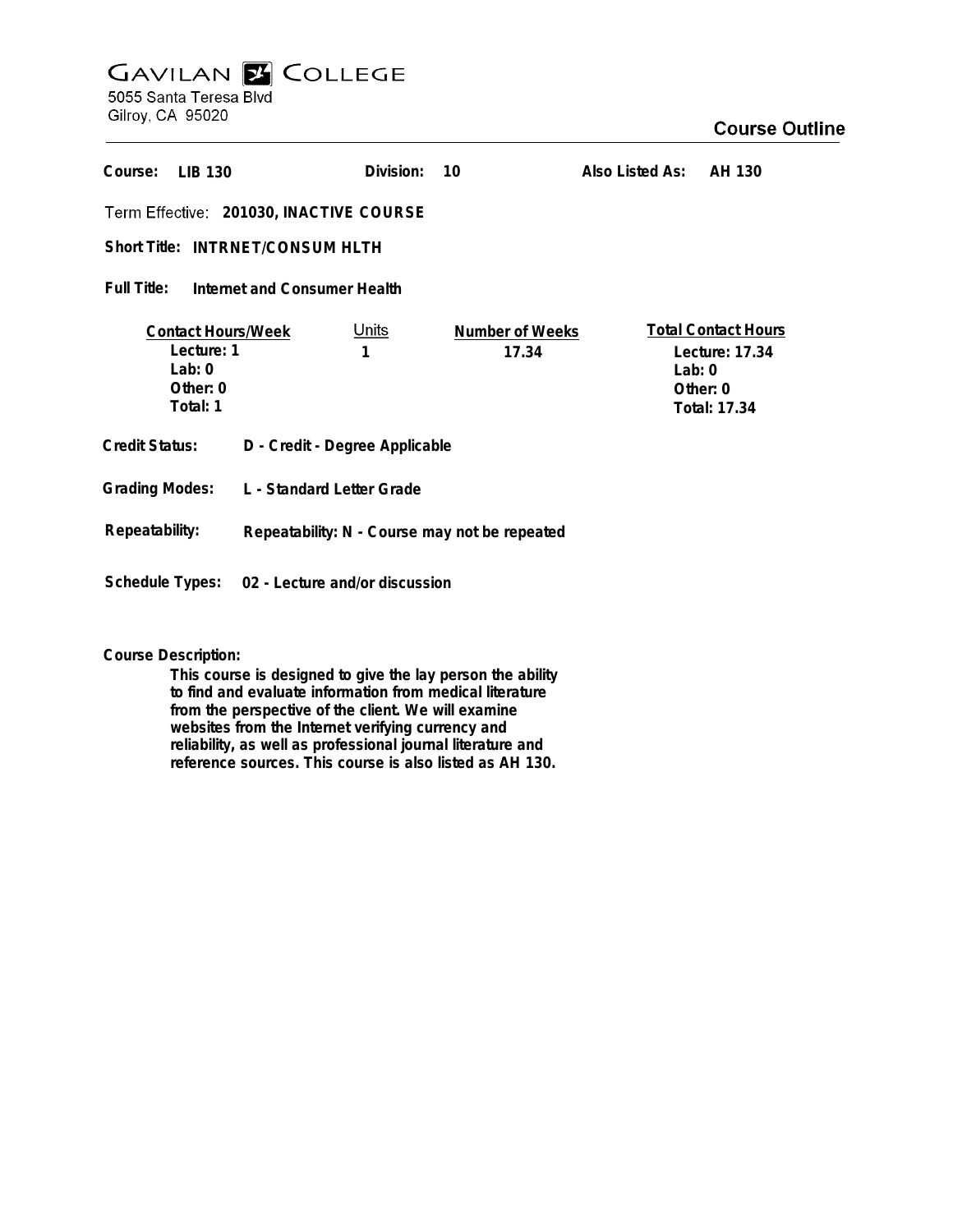**ARTICULATION and CERTIFICATE INFORMATION Associate Degree: CSU GE: IGETC: CSU TRANSFER: Transferable CSU, effective 199970 UC TRANSFER: Not Transferable PREREQUISITES: COREQUISITES: STUDENT LEARNING OUTCOMES: 1. By the end of the class, students will be comfortable using the Internet and other electronic sources to find consumer health information. 2. They will be able to evaluate resources according to currency, credibility, documentation and accuracy. TOPICS AND SCOPE: Inactive Course: 11/22/2010 WEEK HOURS DESCRIPTION OF CONTENT/ASSIGNMENTS/OBJECTIVES 1 3 Consumer Health Objective: Examine issues and controversies related to consumer health information online. Out-of-Class Assignment: Examine issues and controversies related to consumer health information online. Internet as a research tool, part I Objective: Students will be able to demonstrate understanding of the history of the Internet, how to log onto the Internet terminals in the library, and the basic navigation procedures of Netscape or other browser. Out-of-Class Assignment: Students will complete worksheets covering these topics. 2 3 Internet as a research tool, part II Objective: Students will understand subject trees and search engines, and the various research techniques, such as Boolean logic, truncation, and case sensitivity. Out-of-class: Students will complete worksheets/ projects covering these topics. 3 3 Online catalogs. Objectives: Students will become familiar with various online library catalogs via the Internet and otherwise. Out-of-Class Assignment: Students will complete worksheet covering library catalog searching, plus submit a proposal for individual projects. 4 3 Journal and Newspaper articles, evaluation of information sources. Objectives: Students will become familiar with the various sources for journal and newspaper articles,**